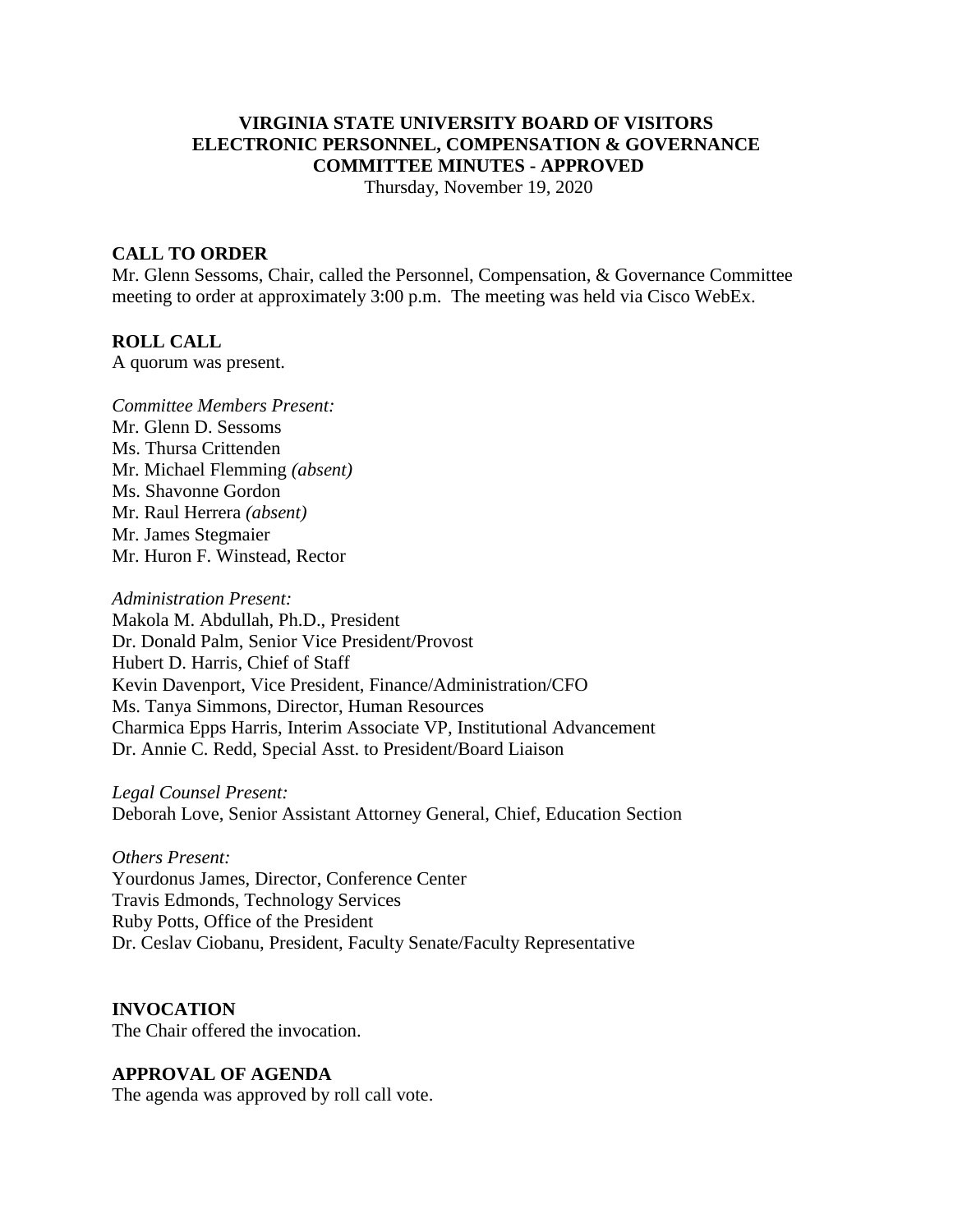**Personnel, Comp & Governance Committee November 19, 2020 Page 2**

# **APPROVAL OF PREVIOUS MEETING MINUTES (if any)**

The minutes from the last committee meeting held September \_\_\_\_, 2019, were review and approved by roll call vote.

### **PRESIDENT'S REMARKS**

President Abdullah acknowledge the faculty, staff, and students for the work they have done during these challenging times. The President also commended Ms. Tanya Simmons and her staff in developing electronic processes and systems to support the faculty and staff.

# **REPORTS AND RECOMMENDATIONS**

### Human Resources (HR)

Ms. Simmons informed the board that the office had to pivot, shift, change, and adapt to the University campus closing and staff working remotely. HR used the opportunity to conduct process improvements such as videoconferencing, converting to digital forms and signatures, and converting some processes from manual to electronic.

The staff used the available videoconferencing technology to conduct its normal face-to-face processes such as onboarding new employees. Some of the paper processes were migrated to a PDF format with digital signatures; for example, the A21 transaction form which is used for hiring, salary changes, advertising positions, etc.; faculty contracts, and employee evaluation forms. In addition, the clearance process for employees that are separating from the University has been completely converted to a campus-wide electronic process. HR is also working with other departments to assist them in converting some of their manual processes to electronic.

Ms. Simmons updated the committee about the annual mandatory employee trainings such as civility in the workplace, sexual harassment, and new supervisors training. She also shared information about the new instituted training in Covid-19 safety and protocols, etc.

Ms. Simmons updated the committee on the University's workforce plan submitted in 2019. The plan is a report which addresses the future of the University relative to succession planning in filling critical positions and vacancies. VSU received recognition from the Department of Human Resources which will include VSU's workforce plan in its best practices. HR is still working to achieve the Governor's initiative to reduce the time to fill positions to 50-60 days versus 4 to 6 months on average.

In 2019, the University developed a dynamic study group composed of faculty and staff to develop the climate survey. The committee launched requests for proposals and received 5 responses. Due to the Governor's executive stay at home order for the Commonwealth issued in March, the